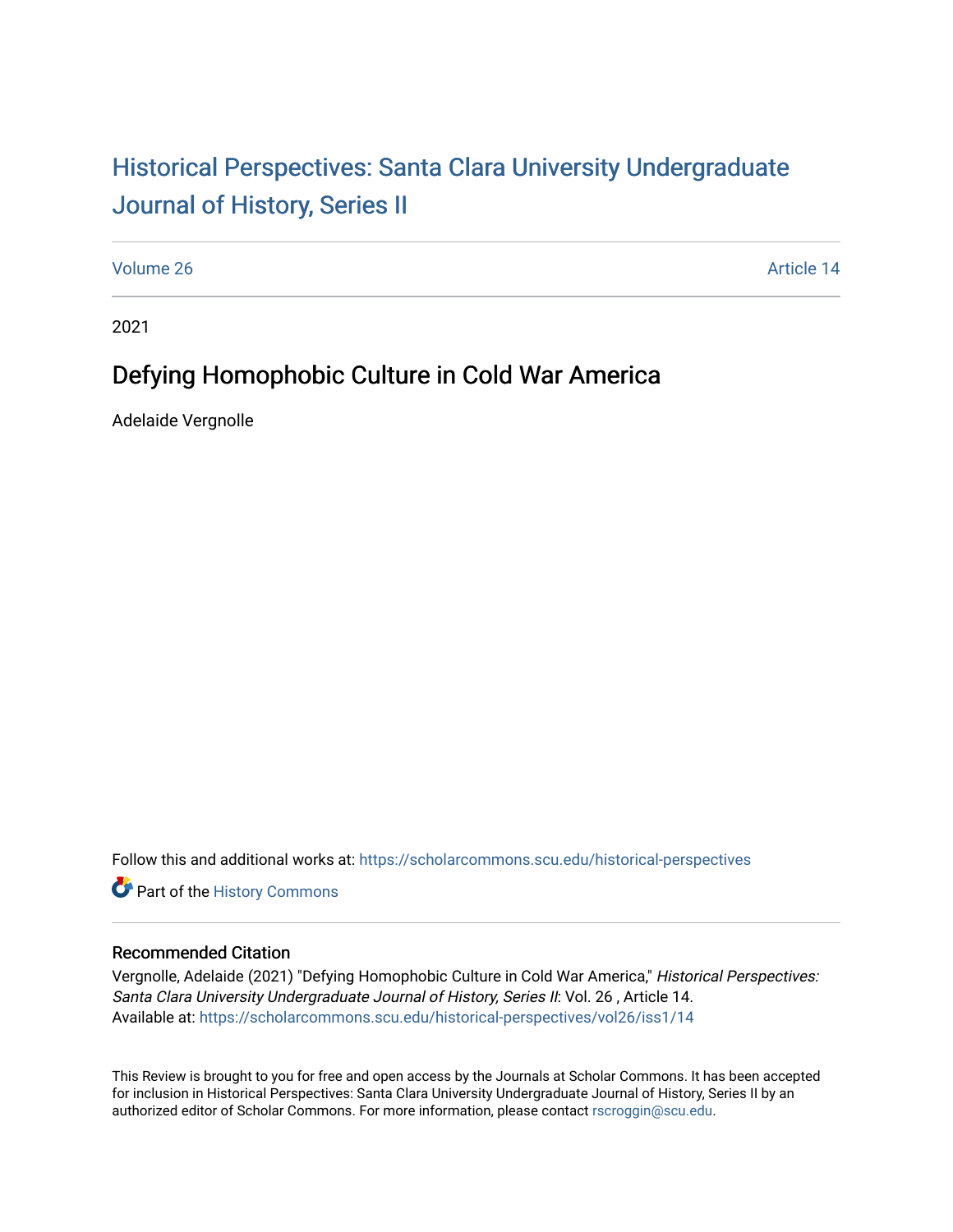#### *Book Review*

### **Defying Homophobic Culture in Cold War America**

#### **Adelaide Vergnolle**

Cold War America was an era defined by the immense pressure to conform, but Robert Corber reveals opposition to this culture. He identifies homosexuality as a type of resistance within the Cold War period. At the same time, he argues that the male gay identity was influenced by left-wing political opposition. Homosexuality, according to Corber, represented a response to fears of the Fordist regime and subjectivity to consumer capitalism. In other words, it represented the omnipresent threat of a world where the concept of the American Dream was in danger. To prove his thesis, Corber examines novels, plays, and films alongside studies of consumer culture, national security, and suburbs.

Since 1998 Robert J. Corber has been a professor at Trinity College in Hartford, Connecticut where he is the Director of the Women, Gender, and Sexuality Program. His research focuses on the intersection of American national identity, homophobia, and Hollywood cinema during the Cold War era. He has been published by well-accredited publishing institutions.

This book investigates the Cold War Era, a period marked by the oppression of gay and lesbian individuals because homosexuality was seen as undermining the American Dream and democracy itself. Campaigns like "Beware the Homosexual" ran rampant and many discriminatory laws were used to oppress the gay and lesbian community.

This author challenges the notion of gay complacency during the period and instead argues that forms of gay resistance were exercised despite cultural pressures. He states that although Hollywood reinforced homophobic stereotypes, it also validated the existence of gay men in direct opposition to the national goal of making the gay identity invisible. The reinforcement of

*Historical Perspectives,* Series II, Volume XXVI*,* 2021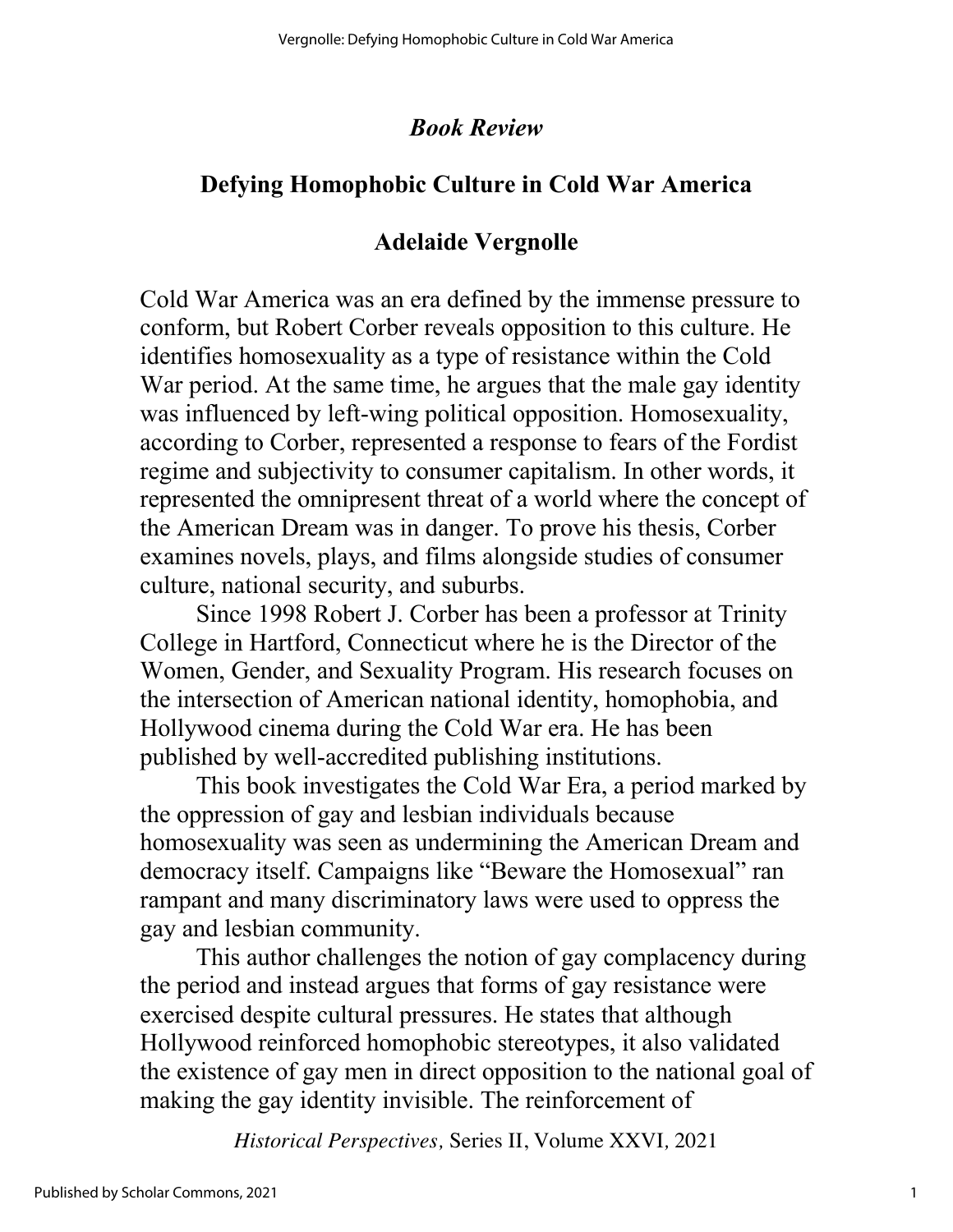homophobic stereotypes is exemplified in Corber's analysis of the film noir *Laura*. The main character, Lydecker, is a gay man utilized in the film to represent the feminization of male subjectivity, the homosexualization of visual pleasure, and other oppositional positions. The feminization of male subjectivity that Corber refers to is the concept that male subjectivity was shamed through making that subjectivity be described as feminine and weak.

Lydecker is also seen as an object of potential desire for the character Mark; Corber notes that in the film Mark is seen having to resist Lydecker's face, or "he might succumb to its lure" (69). While the representation and exposure of a gay individual may represent and reinforce negative stereotypes on the surface, it also represents opposition to the norm. Not only does is Lydecker represent an oppositional ideological position, but he is also a visible gay character during a time that pushed for the invisibility of homosexuality. This action could also be considered oppositional to the dominant culture.

The author references films, books, plays, and interviews as well as other well-accredited analyses. The footnotes are robust with reliable resources, demonstrating the detailed approach the book takes. Corber uses the sources for analysis and to create a more in-depth take on his own opinion.

This book is extremely detailed, reflecting the meticulous work of the research but also making it less approachable for readers. Corber tends to repeat the similar statements multiple times, to the point where a paragraph would have been better than a page. However, the author was convincing because of the depth of his analysis*.* Corber falls short in inclusivity; his exclusive focus on men excludes important queer groups. This is especially notable because Corber makes the claim that these artists helped build the

133